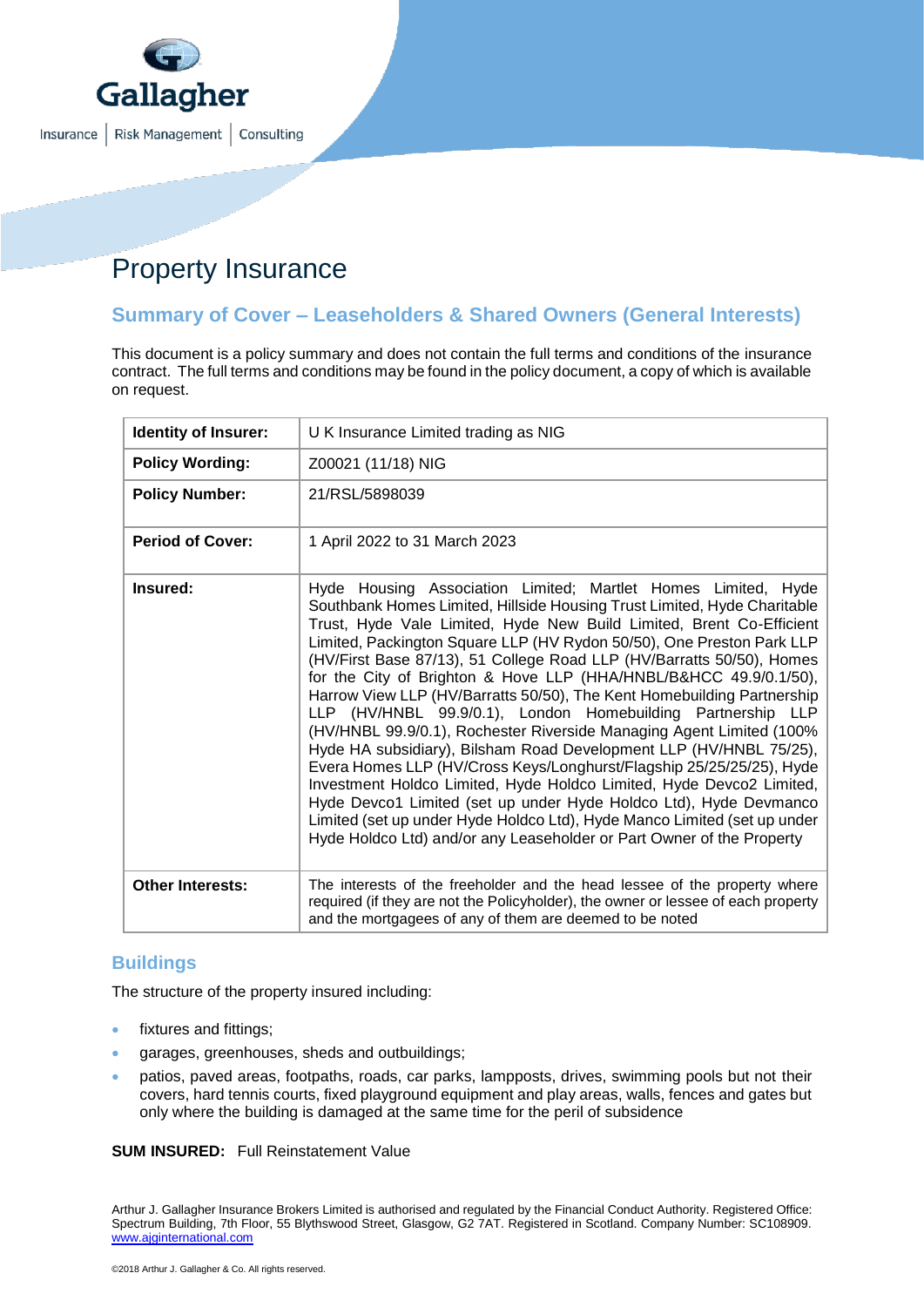

#### **EXCESS:** The first £100 each and every claim increasing to £150 in respect of flood and £350 in respect of escape of water and £1,000 in respect of Subsidence which will apply per unit of accommodation.

# **Cover**

- Fire smoke lightning explosion earthquake
- Storm and flood
- Escape of water or oil from fixed systems
- Riot and civil commotion
- Malicious damage
- Theft or attempted theft
- Subsidence heave or landslip
- Impact
- Falling trees or aerials
- Accidental damage
- Property Owners Liability
- Terrorism Insured via Ark Underwriting Syndicate 4020

#### **Extensions:**

- Loss of rent and alternative accommodation costs if the property is uninhabitable
- Architects' Surveyors and Legal fees, cost of removing debris
- Underground pipes drains and cables
- Loss of metered water or oil following an insured peril up to a maximum of £25,000
- Automatic Reinstatement of Sum Insured after a loss
- Index Linking
- Basis of Settlement: Reinstatement or repair without deduction for wear tear and depreciation with the exception of storm damaged fences and gates

# **Principal Exclusions**

- Loss or damage caused by anything that happens gradually, corrosion, rust, wet or dry rot, wear & tear
- Loss or damage caused by pets, insects or vermin
- The cost of correcting faulty workmanship or design or the cost of replacing faulty materials
- Pressure waves caused by aircraft or other flying objects travelling at or above the speed of sound
- Radioactive contamination
- War invasion act of foreign enemy hostilities (whether war be declared or not) civil war rebellion revolution insurrection or military or usurped power
- Damage caused by the deliberate act of the Policyholder
- Loss or damage to fences and gates by storm or flood is limited to indemnity. 10% of the replacement cost will be deducted from each claim for each year of age of the damaged items.